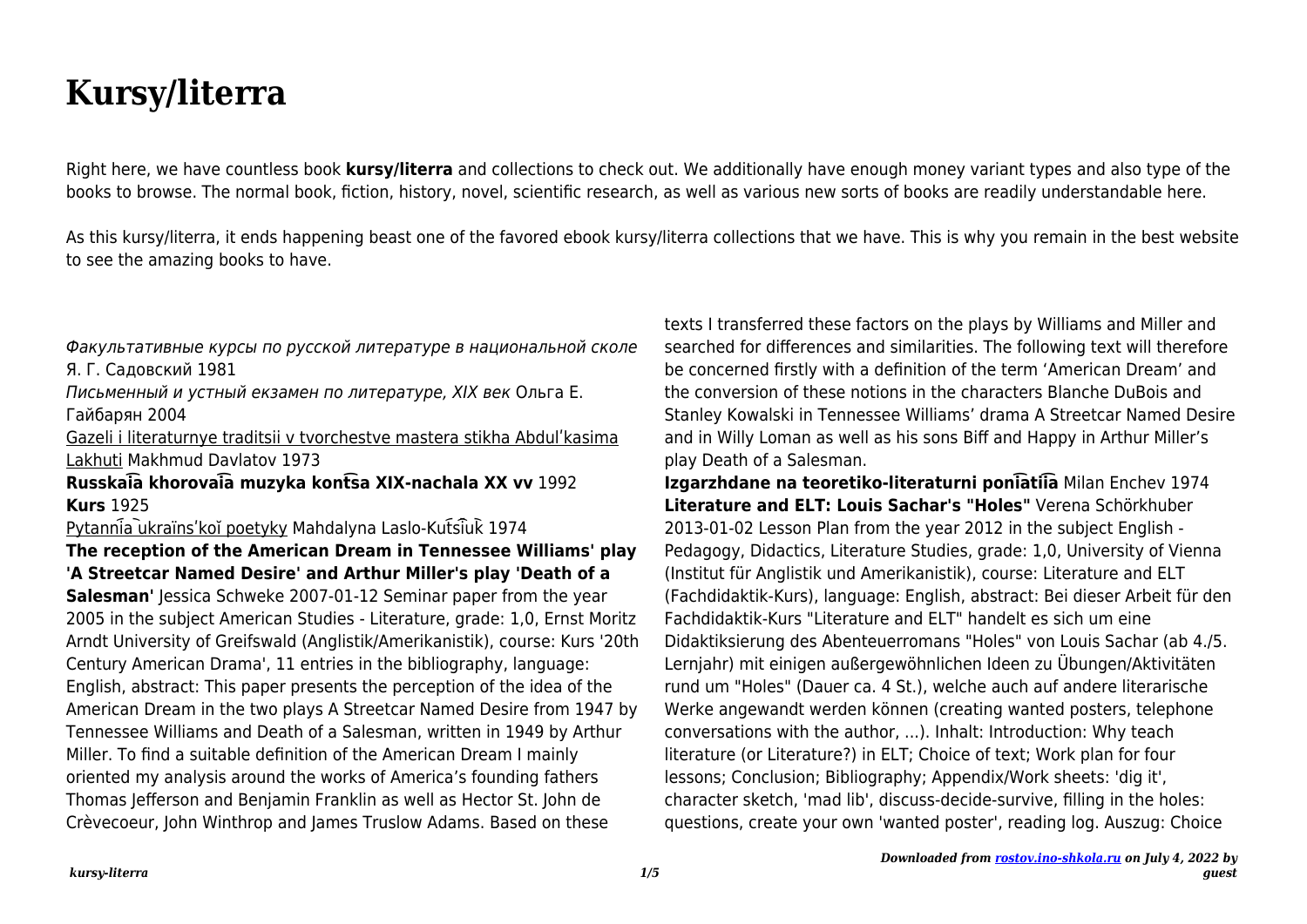of text We shouldn't teach great books; we should teach a love of reading. (B. F. Skinner) I have chosen the novel Holes by Louis Sachar with the quotation above in mind: even though it might not be classified as one of the 'great books', i.e. of '(high) Literature', it is definitely one of those books that can serve to 'teach a love of reading'. Holes is the exciting story of Stanley Yelnats (mind the palindrome!), an overweight boy who is unjustly sent to Camp Green Lake, a boys' juvenile detention centre. Stanley knows that this is due to a curse on his 'no-good-dirty-rotten-pigstealing-great-great-grandfather', who did not fulfil a promise he had made to Madame Zeroni. At the camp, Stanley and six other boys are forced to dig holes every day in order to pay their debt to society. However, Stanley soon finds out that there is more than 'character building' going on [...]. The novel and its main themes (friendship, racism, justice, fate, etc.) can be exploited in many appealing ways for classroom reading. [...] In the open learning sequence I have prepared, two basic approaches to reading a book in class are incorporated. First, there is the 'classical' approach with its well-established, successful activities, whereby the focus of assessment is (as is usual on an upper-secondary level) on both language and content. On the other hand, the activities on the second work sheet focus on the themes dealt with in the book. Since friendship, bullying, racism, etc. are issues in (nearly) every teenager's life, it can be motivating for the students to deal with these topics from a personal point of view, in a creative way. The activities on both work sheets are designed in a way that allows the students to plan which tasks to do when themselves.

**Kurs Vysshej Algebry (9-E Izd.)** A G Kurosh 2013-04 Pervoe izdanie etoj knigi vyshlo v 1946 g., a zatem ona pereizdavalas v 1950, 1952, 1955, 1956 i posleduyuschih godah. Pered vtorym i chetvyortym izdaniyami kniga podvergalas znachitelnoj pererabotke, imevshej tselyu otrazit opyt algebraicheskogo prepodavaniya v Moskovskom universitete. Pri podgotovke k nastoyaschemu izdaniyu kniga podverglas eschyo bolee seryoznoj pererabotke, stol seryoznoj, chto s dostatochnymi osnovaniyami eyo mozhno bylo by schitat novoj knigoj, a ne ocherednym izdaniem staroj knigi.Eta pererabotka opredelyalas dvumya zadachami. Prezhde

vsego, neodnokratno vyskazyvalis pozhelaniya o rasshirenii knigi dlya togo, chtoby ona obespechivala ves obyazatelnyj universitetskij kurs vysshej algebry, a ne tolko ego pervye dva semestra, kak eto bylo do sih por. S etoj tselyu v knigu vklyucheno neskolko novyh glav. Odna iz nih posvyaschena osnovam teorii grupp, a ostalnye otnosyatsya k linejnoj algebre - teoriya linejnyh prostranstv, teoriya evklidovyh prostranstv, teoriya ?-matrits i zhordanovoj normalnoj formy matritsy.Konechno, v sovetskoj i rossijskoj algebraicheskoj literature v nastoyaschee vremya imeetsya ryad horoshih knig po linejnoj algebre, razlichnyh po obyomu, soderzhaniyu, harakteru izlozheniya. Nastoyaschaya kniga, dazhe posle stol znachitelnogo dobavleniya k nej materiala, otnosyaschegosya k linejnoj algebre, ne mozhet pretendovat na zamenu kakoj-libo iz etih knig. Tem ne menee, bessporno, chto studentam budet udobno imet ves obyazatelnyj material sobrannym v odnom uchebnike i izlozhennym edinym stilem. This book, "Kurs vysshej algebry (9-e izd.)," by Kurosh A.G., is a replication of a book originally published before 1968. It has been restored by human beings, page by page, so that you may enjoy it in a form as close to the original as possible.

**Reference-Dependent Preferences** Evelyn Stommel 2012-11-02 Most of our daily decisions are made under uncertainty and risk, without complete information about all relevant aspects. We all constantly make such decisions, from the simplest "should I take my raincoat today?" to more serious examples, such as those on investment and portfolio decisions, holding of shares, insurance patterns, or negotiation processes. Within these situations, the bounded rationality of individuals and institutions towards risk and uncertainty is embedded. The central theory underlying this study is prospect theory, an adequate model to predict the real and most often bounded rationality of human behavior given certain incentives, preferences, and constraints. Evelyn Stommel investigates a crucial question within behavioral economics, namely the research on reference points within human decision making processes. Based on experimental investigations, she focuses three key challenges: what constitutes a reference point, the process of the formation of a reference point, and factors influencing the formation of reference points.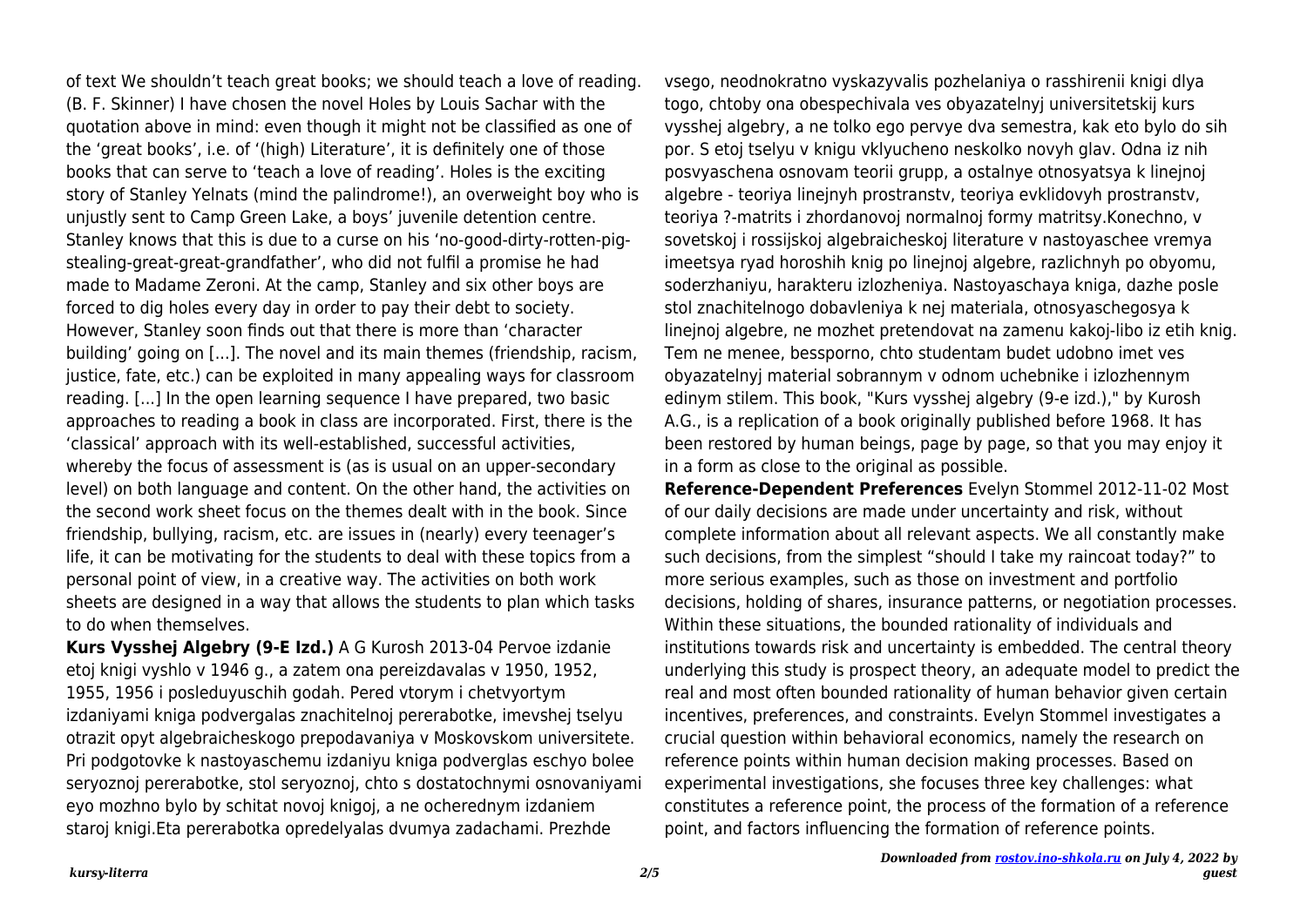Uďebnik-chrestomatija po ingušskoj literature dlja peduďilišď (3-4 kursy) Chamid Il'jasoviď Gandaloev 1981

Noted Scholars of the Lithuanian Language Algirdas Sabaliauskas 1973

**Elementarna slovesnostʹ v dva kursa: Pŭrvyĭ kurs teorīi͡a na** slovesnost'ta po russkyla uchebnik na N. Minina Todor Nikolov Shishkov 1873

**Kurs lektsii po literaturoznanie** Nikola G. Nikolov 1986 **Pre-Colonial Africa in Colonial African Narratives** Donald R. Wehrs 2016-11-30 In his study of the origins of political reflection in twentiethcentury African fiction, Donald Wehrs examines a neglected but important body of African texts written in colonial (English and French) and indigenous (Hausa and Yoruba) languages. He explores pioneering narrative representations of pre-colonial African history and society in seven texts: Casely Hayford's Ethiopia Unbound (1911), Alhaji Sir Abubaker Tafawa Balewa's Shaihu Umar (1934), Paul Hazoume's Doguicimi (1938), D.O. Fagunwa's Forest of a Thousand Daemons (1938),

Amos Tutuola's The Palm-Wine Drinkard (1952) and My Life in the Bush of Ghosts (1954), and Chinua Achebe's Things Fall Apart (1958). Wehrs highlights the role of pre-colonial political economies and articulations of state power on colonial-era considerations of ethical and political issues, and is attentive to the gendered implications of texts and authorial choices. By positioning Things Fall Apart as the culmination of a tradition, rather than as its inaugural work, he also reconfigures how we think of African fiction. His book supplements recent work on the importance of indigenous contexts and discourses in situating colonial-era narratives and will inspire fresh methodological strategies for studying the continent from a multiplicity of perspectives."

**Рабочая книга по литературе** В. В. Голубков 1930

**Latvia** Mara Kalnins 2015-01-04 The history of the Latvian people begins some four and a half millennia ago with the arrival of the proto-Baltic Indo-Europeans to northern Europe. One branch of these migrants coalesced into a community which evolved a distinctive and remarkably robust culture and language, and which eventually developed into a loose federation of tribal kingdoms that stretched from the shores of the Baltic

sea to the upper Dniepr river. But these small independent kingdoms were unable to resist the later invasion of the Teutonic Knights in 1201, an invasion that initiated nearly eight hundred years of helotry for the Latvians in their own domains. In the centuries of domination by successive European powers that followed, the inhabitants nonetheless preserved a powerful sense of identity, fostered by their ancient language, oral literature, songs and customs. These in turn informed and gave impetus to the rise of national consciousness in the nineteenth century and the political activities of the twentieth which brought the modern nation-state of Latvia into being. This book traces the genesis and growth of that nation, its endurance over centuries of conquest and oppression, the process by which it achieved its independence, and its status as a member of the European community in the twenty-first century.

The Agriculture Course, Koberwitz, Whitsun 1924 Peter Selg 2010 Biodynamic agriculture, which has consistently increased in popularity over the years, was born from a single course of 8 lectures delivered by Rudolf Steiner in Poland in June 1924. Peter Selg presents a study of the context within which the lectures took place.

**Učebnik-chrestomatija po ingušskoj literature dlja pedučilišč (3-4 kursy)** 1981

**Stanislavsky in Practice** Vreneli Farber 2008 Stanislavsky in Practice focuses on the course of study pursued today by aspiring actors in Russia and on the philosophy that informs this curriculum. It draws on extensive observation during the academic year 2000-2001 of the actor training program of the St. Petersburg State Academy of Theatre Arts (SPGATI), one of the three most prestigious theatrical institutes in Russia, and on interviews of a wide array of individuals in the Academy. Although the years since 1991 have witnessed many changes in theater and in actor training - sources of funding, administration, choice of repertoire, new methodologies, etc. - there remains much continuity with the past. The core of this continuity is the Stanislavsky tradition, which nevertheless has been affected by the views of post-Soviet Russia. The developments in actor training from 1991 to 2001 reflect the challenges and problems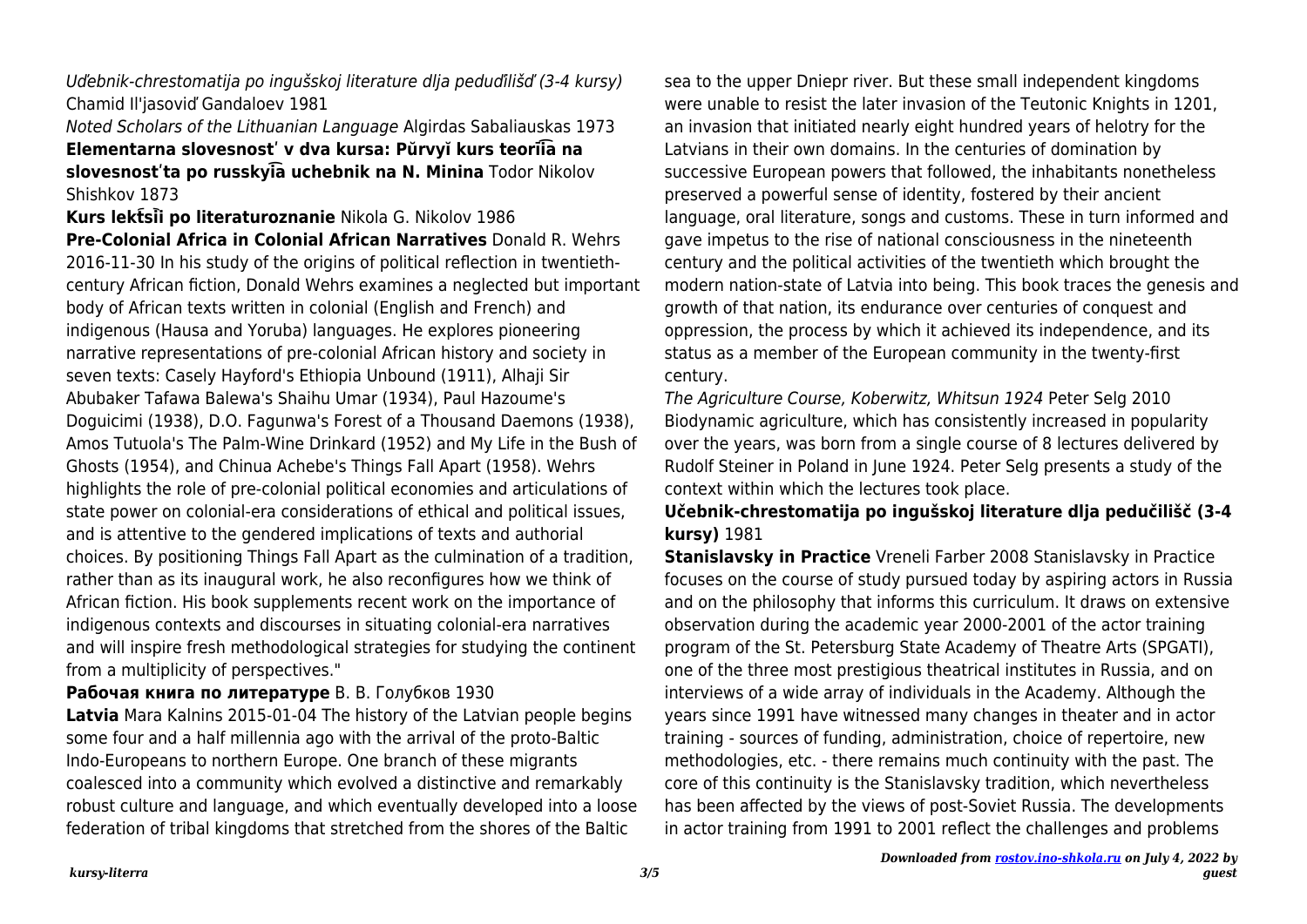faced by other institutions in the arts and sciences. In other words, the phenomenon of continuity and discontinuity with the past is characteristic of other institutions in Russia, cultural as well as scientific and educational.

Sovremennyy Obrazovatel'nyy Protsess V Shkole Yakovlev Vladimir 2014-12-15 Uchebno-metodicheskoe posobie "Sovremennyy obrazovatel'nyy protsess v shkole: elektivnye i fakul'tativnye kursy po literature" adresovano studentam vysshikh uchebnykh zavedeniy, uchitelyam srednikh obshcheobrazovatel'nykh shkol, gimnaziy, litseev. Razrabotannye sistemy spetsial'nykh urokov literatury, vklyuchayushchie v sebya proizvedeniya detskoy i priklyuchencheskoy literatury, fantastiku i dazhe detektiv (konechno, otvechayushchiy trebovaniyam khudozhestvennogo vkusa), predstavleny v programmakh fakul'tativnykh i elektivnykh kursov dlya uchashchikhsya 5-11 klassov. Programmy kursov vystroeny s oporoy na federal'nye gosudarstvennye obrazovatel'nye standarty, v nikh otrazheny vazhneyshie tendentsii sovremennogo prepodavaniya literatury v shkole: usilenie dukhovnonravstvennogo, esteticheskogo i emotsional'nogo vozdeystviya literaturnogo proizvedeniya na chitatelya-shkol'nika; ispol'zovanie sistemnykh svyazey shkol'nogo kursa literatury s drugimi predmetami; realizatsiya integrirovannogo podkhoda v obrazovatel'nom protsesse. Письменный и устный екзамен по литературе, XX век Ольга Е. Гайбарян 2004

Lietuviškas Albumas. [With Explanatory Text in Lithuanian and English.]. Antanas Milukas 1900

Teoriia Literatury (nachal'nyĭ Kurs); Posobiedlia Uchitelia Vasiliĭ Ivanovich Sorokin

Kurs teorii slovesnosti Mikhail Chisti͡akov 1847

Books in Polish Or Relating to Poland 1950

Kratkiĭ kurs slovesnosti, prisposoblennyĭ k prozaicheskim sochinenīa͡m Vasilīĭ Plaksin 1835

Kurs 1925

Ėlementarnyĭ kurs teorīi slovesnosti L. Lʹvov 1914

История украинской литературы Павел Павлович Охрименко 1970

## **Пâтьсот сочинений длâ подготовки к письменному èкзамену по литературе за курс средней школы** 2005

Physiotherapy for patients with acute neck sprain 1993\* Projektarbete 5 p, fristående kurs 20 p i ortopedisk manuell terapi/medicin. Syftet med studien var att utröna om man vetenskapligt fått fram någon behandlingsplan för whiplashskadade patienter i det akuta skedet vad gäller sjukgymnastisk behandling. Metoden var litteraturstudier. Litteratur söktes i databaserna Cats, Swemed och Medline. 4 studier hittades. En studie visar att råd om hållning, smärtlindring och stödkrage samt instruktioner om tidig mobilisering är överlägset manuell sjukgymnastisk behandling på lång sikt. På kort sikt är dock manuell behandling lika effektivt. En annan studie visade att cervikal traktion inte ger bättre resultat än "standardbehandling". Vidare studier behövs. OE [publication] United States. Office of Education 1966

Теорія словесности 1800

Chteni̇̃ia o slovesnosti Ivan Davydov 1837

**Историâ украинской литературы** Павел Павлович Охрименко 1970 **Ukrainians in Ontario** 1988

**Legend, Myth, and Magic in the Image of the Artist** Ernst Kris 1979-01-01 "This is the first English translation of a brief, scholarly, and brilliantly original work which sets out to examine the links between the legend of the artist, in all cultures, and what E.H. Gombrich, in an introductory essay, calls 'certain invariant traits of the human psyche.'"-- Denis Thomas, Journal of the Royal Society of Arts "This book gathers together various legends and attitudes about artists, ancient and modern, East and West, and gives fascinating insights into attitudes toward artistic creation. It impinges on psychology, art history and history, aesthetics, biography, myth and magic, and will be of great interest to a wide audience in many fields.... A delightful and unrivalled study."--Howard Hibbard "Thought provoking and valuable.... To all those interested in psychiatry and art from the perspectives of history, criticism, or therapy and to the wide audience concerned with the psychology of aesthetics and of artistic creation."--Albert Rothenberg, American Journal of Psychiatry